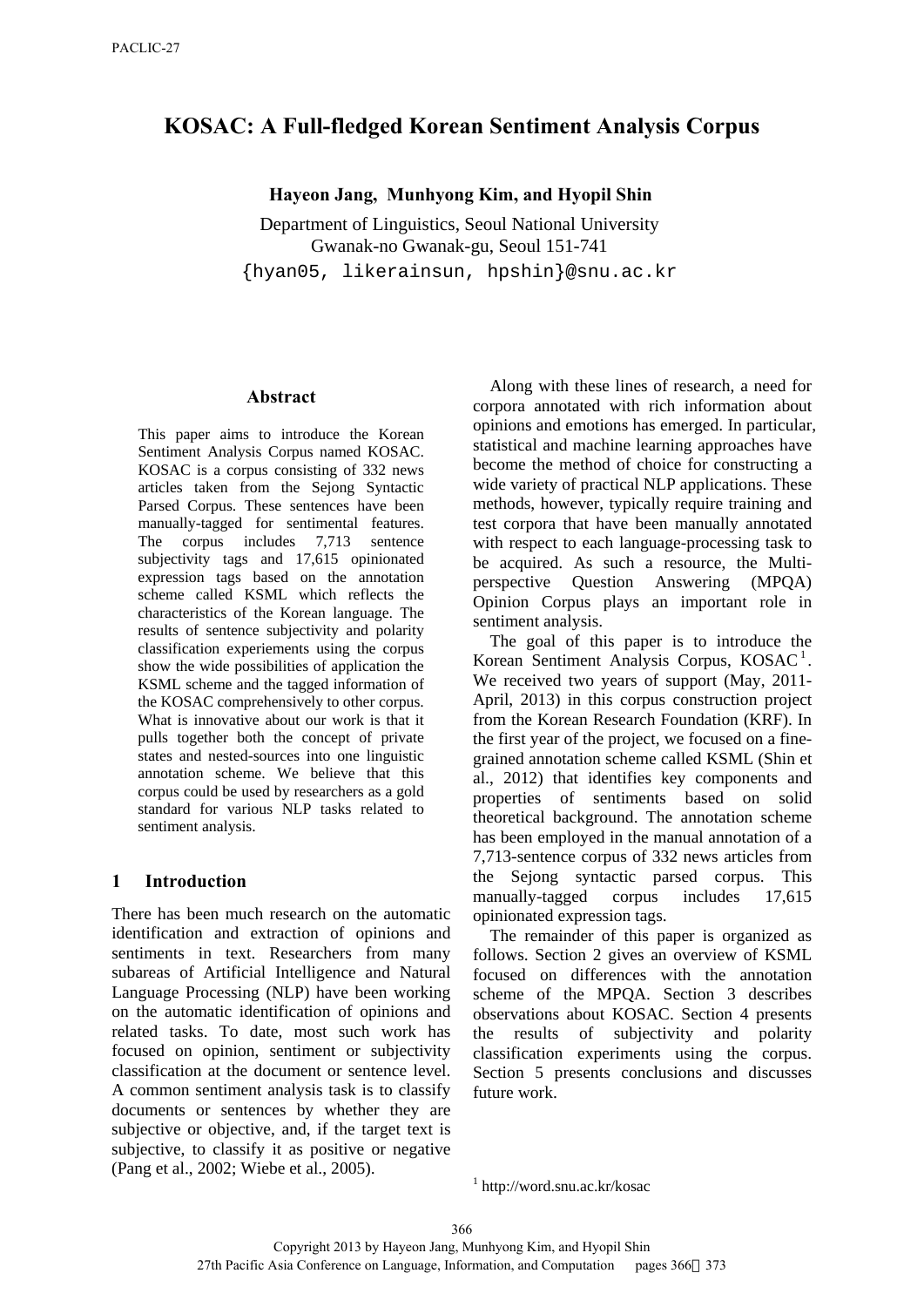## **2 Markup Language: KSML**

The MPQA Opinion Corpus began with the conceptual structure for private states in Wiebe (2002) and developed manual annotation instructions (Wiebe et al., 2005; Wilson, 2008). Documents contained in the MPQA version 2.0 corpus are mostly news articles. It contains 461 documents spanning 80,706 sentences, 216,080 tokens, and 10,315 subjective expressions annotated with links. These subjective expressions are annotated with "attitude types" indicating what type of subjectivity they invoked. 5,127 of these subjective expressions convey sentiment. Since this corpus provides rich annotated expressions based on a fine-grained annotation scheme, it is widely used as a source for training data in machine learning approaches and serves as the gold standard in many sentiment analysis tasks. Since, we took advantage of the MPQA as a fundamental resource for sentiment corpus construction in Korean.

In the first year of the project constructing the Korean Sentiment Analysis Corpus, we focused on the theoretical background for the annotation scheme named the Korean Subjectivity Markup Language (KSML). Shin et al. (2012) provides a solid theoretical background for the corpus and described the results of inter-annotator agreement test with a view to improving the annotation scheme. Our work essentially follows the idea of the annotation scheme of the MPQA, but we have modified the existing framework and attributes in order to address the characteristics of Korean. In this section, we give an overview of KSML focused on differences with the annotation scheme of the MPQA.

## **2.1 Annotation Framework**

First of all, the annotation frame of the MPQA is classified as six types by functions and meanings of the expressions regardless of the tagging unit: *type-agent, expressive-subjectivity, directsubjective, objective-speech-event, attitude*, and *target*. Each unit could connect by various links such as target-links or attitude-links.

The KSML, however, divides tagging units as the whole sentences and smaller expressions included in the sentences. The *subjectivity* and *objectivity* present the subjectivity of the whole sentence by reflecting whether an annotator feel the sentence is objectively true or not in terms of the speech event.

```
anchor: morpheme id(s)
id: tag id
nested-source: w-(morpheme id(s) 
        |implicit|out)-...- 
        (morpheme id(s)|implicit|out)
target: morpheme id(s)
type: direct-explicit,direct-speech, 
      direct-action,indirect, 
      writing-device
subjectivity-type: emotion-{pos,neg,
      complex, neutral }, judgment-{pos,
      neg,complex,neutral},argument- 
      {pos,neg,complex,neutral}, 
      agreement-{pos,neg,neutral}, 
      intention-{pos,neg}, 
      speculation-{pos,neg}, others
polarity: positive, negative, complex,
          neutral
intensity: low,medium,high
```
Table 1: The list of SEED tag attributes

In a SEED tag, each individual unit which is smaller than a sentence expresses a private state. The KSML describes information related to subjectivity such as source, target, and subjectivity-type by using attributes of a SEED tag without any links. Table 1 shows the attributes.

## **2.2 Change of Attributes**

Type attributes specify either speech events (acts) that express private states or non-speech events. These fit into five subtypes: directexplicit, direct-speech, direct-action, indirect, and writing-device. The *expressive-subjectivity* of the MPQA corpus matches the indirect type in the KSML. The *attitude* of the MPQA is expressed by subjectivity-type in the KSML. The *directsubjective* of the MPQA corpus classifies direct-explicit, action, or speech types in the KSML depending on the exact nature of the subjectivity. These tags group direct expressions together by the way of express opinions or emotions. Such classification could show different shades of expressed sentiments. The MPQA does not have a specific tag for direct subjective speech events. The *objectivespeech-event* of the MPQA is direct-speech type expressions of a sentence having an objectivity tag in the KSML frame.

The writing-device is a newly added attribute to KSML in order to show writers' own subjectivity through non-predicate expressions.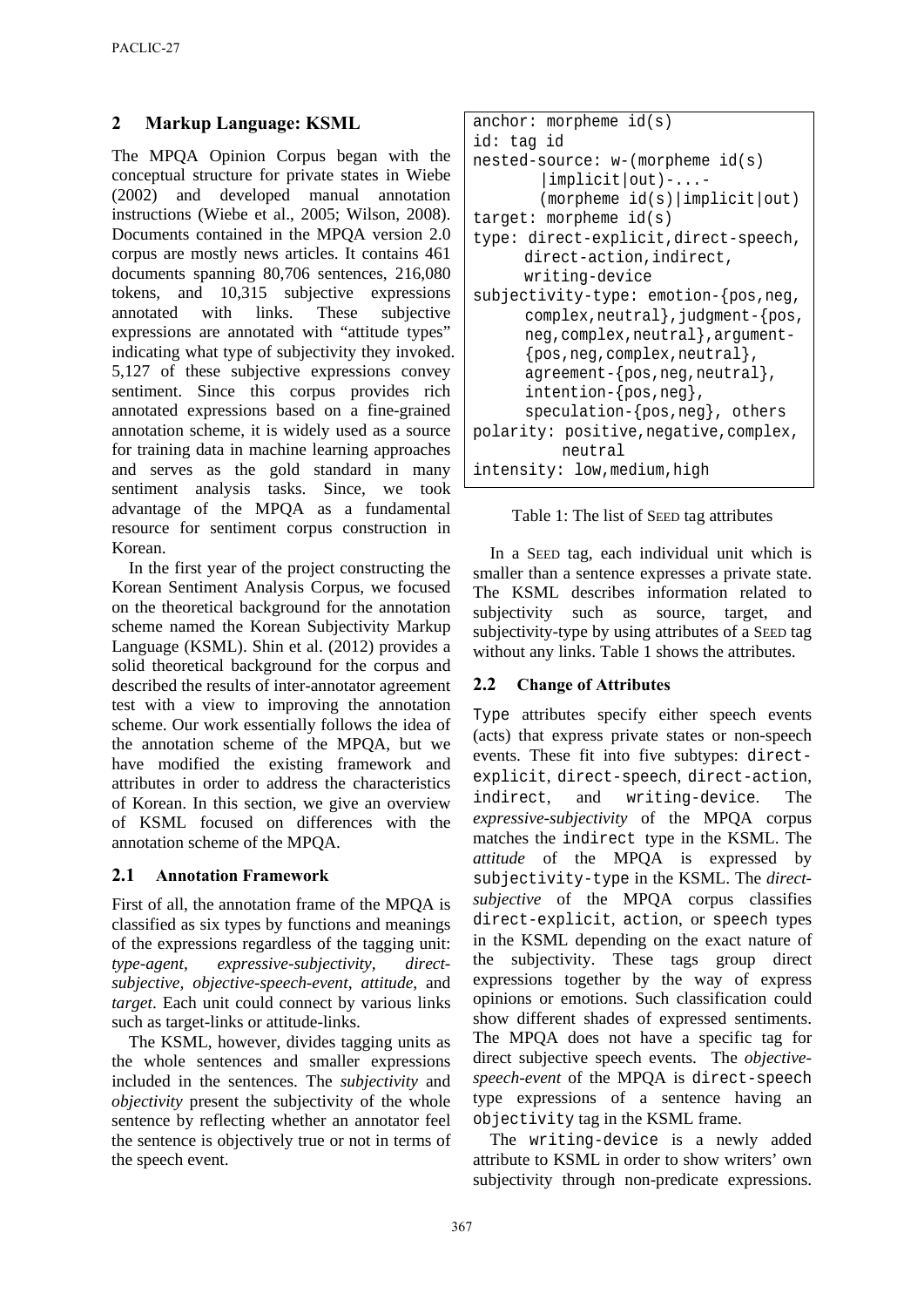Modal expressions, speaker-oriented adverbials, conjunctive endings, and special functional particles get writing-device tags as kinds of devices reflecting sentiments in texts. As a basic annotation unit, we chose a morpheme rather than a word because Korean is an agglutinative language having many meaning-bearing particles and sentence endings which can carry private states. We need to be able to pinpoint precise segments as a basic unit, especially when finding writing-device expressions. Since some endings and particles show the subjectivity of a sentence having no direct opinionated expressions, writing-device expressions usually have high intensity of subjectivity. Various expressive techniques like *contrast, inferred, repetition*, and *sarcastic* of the MPQA could be classified as writing-device in the KSML.

The framework of the MPQA is similar to that of Appraisal Theory by Martin (2002) and White (2002). The Appraisal framework is composed of concepts including *Affect, Judgment, Appreciation, Engagement*, and *Amplification*. *Affect, Judgment*, and *Appreciation* represent different types of positive and negative attitudes. Nonetheless, the MPQA corpus does not distinguish different types of private states like *Affect* and *Judgment*, which can provide useful information in sentiment analysis. On the other hand, the MPQA corpus distinguished different ways that private states may be expressed, such as *directly* or *indirectly*. The KSML, however, not only cover many types of attitudes as in Appraisal theory but also several expressive types as in the MPQA corpus. For example, we added a Judgment attribute to the subjectivity-type in KSML.

Each attributes of subjectivity-type except others has directional cues like positive, negative, complex, and neutral. Unlike the MPQA, the KSML adds neutral and complex directional cues. In addition, the speculation attribute also has directional cues. Directional cues express semantic orientations of subjectivity-type tags. Such detailed classification provides the benefits in the process of sentiment analysis.

## **2.3 Sentence Tagging Examples**

So far we describe the KSML as an annotation scheme for the Korean Sentiment Analysis Corpus with a focus on the differences with the MPQA annotation scheme.

*On Saturday he met representatives of two warlords who clashed violently last week over who should be governor in eastern Paktia province.*

#### The MPQA annotation scheme

- GATE\_objective-speech-event nested-source=w implicit=true
- GATE\_direct-subjective: *clashed violently* nested-souce=w,*warlords* polarity=negative expression-intensity=high intensity=high
- GATE\_agent: *two warlords* id=*warlords* nested-source=w,*warlords*

#### The KSML annotation scheme

#### Objectivity tag

SEED: *clashed over* nested-souce=w,*warlords* type=dir-explicit subjectivity-type=agreement-negative polarity=negative intensity=high target=*who should be governor in eastern Paktia province*

SEED: *violently* nested-souce=w type=indirect subjectivity-type=judgment-negative polarity=negative intensity=high target=*clashed over*

Table 2: Tagging examples of the MPQA and KSML

As an end of this section, the sentence tagging examples in Table 2 show the different tagging aspects according to the annotation schemes. The sample sentence and the example tags of the MPQA are brought from the existing MPQA corpus, and the tagging example of the KSML is made by an annotator who participated in the project constructing the Korean Sentiment Analysis Corpus. Compared to the MPQA scheme, the frame of the KSML is simpler and easier to understand in terms of subjectivity included in the sentence because the KSML grabs opinionated expressions in detail.

## **3 Sentiment Corpus: KOSAC**

## **3.1 Corpus Selection**

Unlike English, Korean is a morphologically rich language, so, rather than words, morphemes should be the units of annotations. However, it is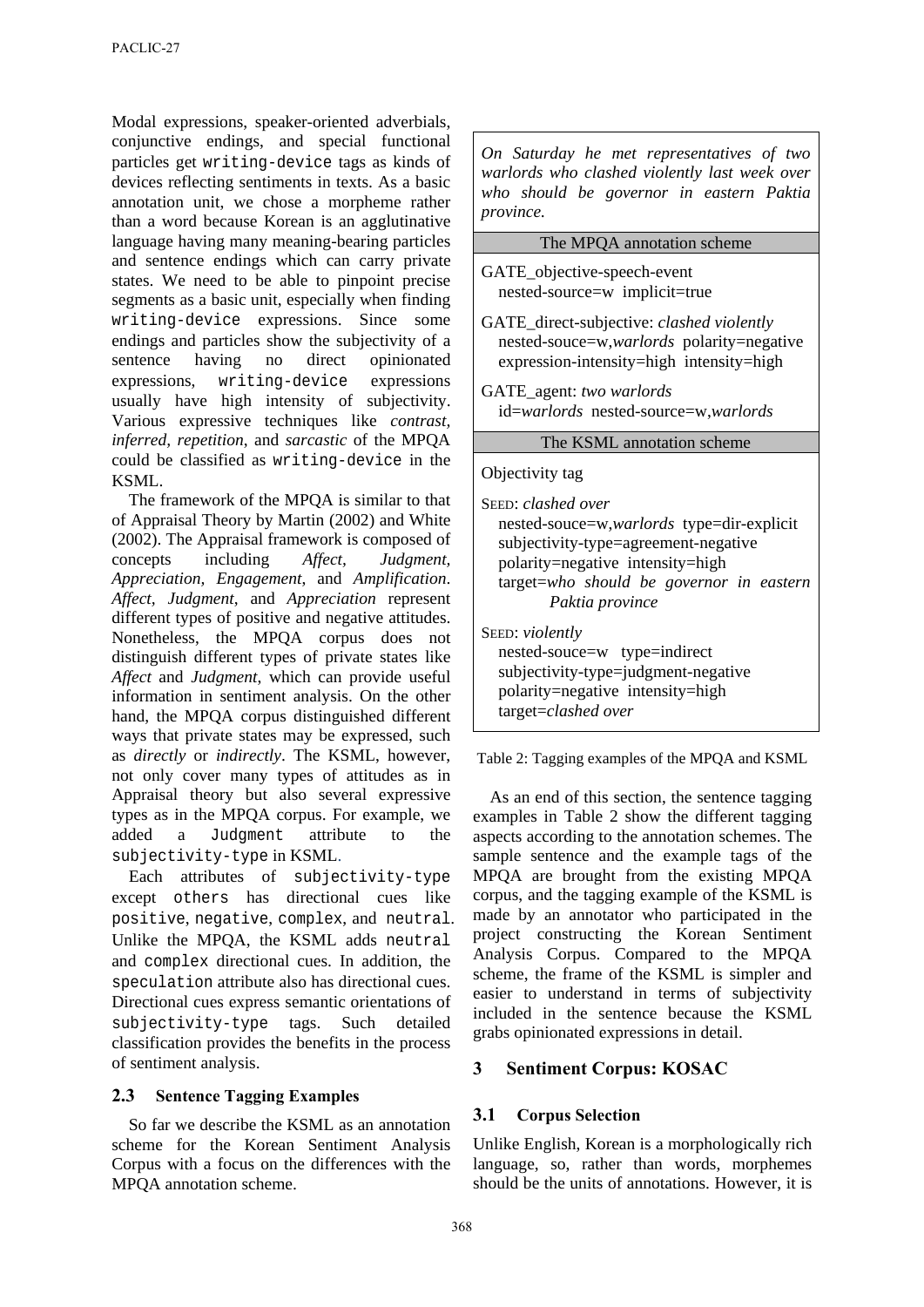too time consuming to build a flawless morphologically parsed corpus due to the inaccuracy of part of speech (POS) taggers. For this reason, the Sejong syntactic parsed corpus, which is semi-automatically built, was used as the basis for the sentiment annotation corpus. Syntactic information of sentences is also available, enabling further logical inference on agents or targets of sentimental expressions.

A subset containing a total of 332 articles made up of 7,713 sentences was selected from the Sejong corpus newspaper articles. These articles were taken from the society and life subsections of Hankyoreh and Chosun, the editorial section of Hankook.

#### **3.2 Annotation Process**

The size of corpus largely depends on the speed of annotation work. Without an appropriate annotation tool, it is almost impossible to build a large annotated corpus.

Though the MPQA opinion corpus was built with GATE annotation tool, we developed a morpheme based annotation tool for Korean text (Cattle et al., 2013) for three reasons. First, none of current annotation tools, such as GATE or brat, supported switching between word and morpheme views. Second, there are noncontinuous sentiment expressions that cannot be annotated by current tools. Third, targets and nested-sources of sentiment expressions need to be annotated in advance of sentiment expressions within those tools, which is not intuitive and in

turn makes process of annotation slow. Moreover, to ensure the quality of annotations, three welltrained linguistics students annotated separately, and then double cross-checked the annotations until all annotators agree on the same annotations.

|                                                                                                                                                                           | <sup>8</sup> Text Annotator - han-111 |                                                                                                  |                                |                             |                    |                                                                                                              |                                | <b>North College</b> |  |  |
|---------------------------------------------------------------------------------------------------------------------------------------------------------------------------|---------------------------------------|--------------------------------------------------------------------------------------------------|--------------------------------|-----------------------------|--------------------|--------------------------------------------------------------------------------------------------------------|--------------------------------|----------------------|--|--|
|                                                                                                                                                                           |                                       | File Edit Search View Tools Help                                                                 |                                |                             |                    |                                                                                                              |                                |                      |  |  |
| 3789 바흐는 15살 때 북동일의 위네부트코에 있는 성 미하엘 교회 부속학교에 입학했다.                                                                                                                        |                                       |                                                                                                  |                                |                             |                    |                                                                                                              | <b>Morphemes Selected</b>      |                      |  |  |
|                                                                                                                                                                           |                                       | 그 무렵 함부르크 성 카타리나 교회의 명 오르가니스트 라인전이 세계적인 명성을 펼치고<br>8790 piosone 바흐는 그의 연주를 듣기 위해 곧잘 그 연곳까지 걸어갔다. |                                |                             |                    |                                                                                                              |                                |                      |  |  |
| 8791 이언다                                                                                                                                                                  |                                       | 언제인가 항부르크에 너무 오래 대응했다가 돌아오는 길이어서 응돈이 거의 바닥이 나                                                    |                                |                             |                    | Tag<br>W Seed                                                                                                | C Subjective C Objective       |                      |  |  |
|                                                                                                                                                                           |                                       |                                                                                                  |                                |                             |                    | Type                                                                                                         |                                |                      |  |  |
| 8792 퍼구나 도중에 갑자기 심한 시장기가 영습해와 거의 쓰러질 지경에 이르렀다.<br>2703 비통거리며 이노 음식점 처마 일에 다가가 절망감에 활싸인 채 집 없이 기대 서 있었다.<br>그때 간자기 찾은 하나가 열리더니 안에서 찾아와 머리 부분 두 개가 그 앞에 획 날아와<br>8794 발어졌다. |                                       |                                                                                                  |                                |                             |                    | dir-explicit<br>@ dir-speech<br>@ indirect<br>li dir-action<br>c) writing-device<br><b>Subjectivity Type</b> |                                |                      |  |  |
|                                                                                                                                                                           |                                       |                                                                                                  |                                |                             |                    |                                                                                                              |                                |                      |  |  |
|                                                                                                                                                                           |                                       |                                                                                                  |                                |                             |                    |                                                                                                              |                                |                      |  |  |
|                                                                                                                                                                           | 8795 음주할 앞에 제면 딱위는 없었다.               |                                                                                                  |                                |                             |                    | a Judgment                                                                                                   | Agreement @ POS                |                      |  |  |
|                                                                                                                                                                           |                                       | 8796 양설이지 않고 재빨리 그것들을 주워 들었다.                                                                    |                                |                             |                    | <b>E</b> Emotion                                                                                             | C Speculation C NEG            |                      |  |  |
|                                                                                                                                                                           | 3707 그런데 이게 될 가적인가!                   |                                                                                                  |                                |                             |                    | Argument                                                                                                     | C Intention<br><b>E NEUT</b>   |                      |  |  |
|                                                                                                                                                                           |                                       | 8798 생선 속에는 각기 만마크 금화가 들어 있었다.                                                                   |                                |                             |                    | (F) Others<br>@ COMP                                                                                         |                                |                      |  |  |
|                                                                                                                                                                           |                                       | 3799 식당 안의 누구인가가 치진 소년을 내다 보고 비분 고마운 배려였다.                                                       |                                |                             |                    | Polarity                                                                                                     |                                |                      |  |  |
|                                                                                                                                                                           |                                       | 8800 덕분에 바흐는 경상으로 한 접시의 물고기를 사먹고 기운을 차렸다.                                                        |                                |                             |                    |                                                                                                              | None E POS E NEG E NEUT E COMP |                      |  |  |
|                                                                                                                                                                           |                                       | 8801 그리고 남은 돈으로 그 다음의 항부르크 길을 편하게 다녀올 수 있었다.                                                     |                                |                             |                    | letensity                                                                                                    |                                |                      |  |  |
|                                                                                                                                                                           |                                       | 바흐가 단대 러그의 작곡가일 본 아니라 가장 충중한 오르가 주자였다는 사실은 이미 다                                                  |                                |                             |                    | <b>B</b> None                                                                                                | C Low<br>Medium @ High         |                      |  |  |
|                                                                                                                                                                           | 8802 아는 사실이다.                         |                                                                                                  |                                |                             |                    | <b>Nested-Source</b>                                                                                         |                                |                      |  |  |
|                                                                                                                                                                           | sant 이런 재미인는 일하가 있다.                  |                                                                                                  |                                |                             |                    |                                                                                                              |                                | Imp Out              |  |  |
|                                                                                                                                                                           |                                       | 어느 오르간 영연주가가 나그네 길에 올라 역사 최고의 오르간 주자로 소문 난 사람이                                                   |                                |                             |                    |                                                                                                              |                                | lima Cut             |  |  |
|                                                                                                                                                                           |                                       | 살고 있는 거리에 이르러 나그네 연주자와 그 사람 사이에 경면이 벌어차게 되었다.                                                    |                                |                             |                    |                                                                                                              |                                | Imp Out              |  |  |
|                                                                                                                                                                           |                                       |                                                                                                  |                                |                             |                    | $Y = -1$                                                                                                     |                                |                      |  |  |
|                                                                                                                                                                           |                                       | aans 한동안은 명령한 실력 대결이 지속되었다.                                                                      |                                |                             |                    |                                                                                                              |                                |                      |  |  |
| SentiD                                                                                                                                                                    | Tag                                   | Morphemes.                                                                                       | Type                           | Subj-Type                   | Polar              |                                                                                                              | Inten., Nested-Source          | Target               |  |  |
| 8788                                                                                                                                                                      | Seed                                  | 전사, 와, 말력                                                                                        | indirect                       | Judgment-POS                | POS                | High                                                                                                         |                                | <b>UIS 9</b>         |  |  |
| 8792                                                                                                                                                                      | Seed                                  | 영습, 하, 아, 오                                                                                      | dir-explicit                   | Judgment-NEG                | <b>NEG</b>         | Medi                                                                                                         | Imp                            | 시장, 기                |  |  |
| 8804<br>8707<br>8793                                                                                                                                                      | Seed                                  | 지경, 에, 이르<br>정착건 여, 회싸이                                                                          | writing-device<br>dir-explicit | Judgment-POS<br>Emotion-NEG | None<br><b>NEG</b> | None                                                                                                         |                                |                      |  |  |

Figure 1: Morpheme Based Annotation Tool

#### **3.3 Annotated Expressions**

The accuracy of an annotated corpus is difficult to measure. For KOSAC, twenty frequently occurring sentiment expressions were chosen from six subjectivity types to see how consistently people annotated those expressions. For measurement, the ratio of annotated times to the number of occurring times for each of those expressions is shown in Table 3.

| Emotion                       | ratio                                | Agreement                      | ratio | Argument                          | ratio |
|-------------------------------|--------------------------------------|--------------------------------|-------|-----------------------------------|-------|
| 두렵-<br>twulyep- 'fear'        | 1.00                                 | 합의하-<br>hapuyha- 'agree'       | 0.86  | 주장하-<br>cwucangha- 'insisit'      | 0.98  |
| 분노<br>pwunno 'anger'          | 0.93                                 | 인정하-<br>incengha-'admit'       | 0.90  | 지적하-<br>cicekha-'point out'       | 0.90  |
| 사랑하-<br>salangha- 'love'      | 반대하-<br>0.94<br>pantayha- 'disagree' |                                | 1.00  | 제시하-<br>ceysiha- 'suggest'        | 0.82  |
| 행복하-<br>hayngpokha-'happy'    | 0.94                                 | 거부하-<br>kepwuha- 'deny'        | 0.90  |                                   |       |
|                               |                                      |                                |       |                                   |       |
| Intention                     | ratio                                | Judgement                      | ratio | Speculation                       | ratio |
| -고 싶-<br>-ko siph- 'want'     | 0.88                                 | 인기<br>inki 'popular'           | 0.87  | -는 것 같-<br>-nun kes kath- 'might' | 0.50  |
| -기 위하-<br>-ki wiha- 'purpose' | 0.63                                 | 재미<br>caymi 'fun'              | 0.59  | -을 것<br>-ul kes 'would'           | 0.20  |
| -도록<br>-tolok 'purpose'       | 0.52                                 | 중요하-<br>Cwungyoha- 'important' | 0.90  | 예상 되-<br>yeysang toy- 'expected'  | 1.00  |

Table 3: Frequency Cross Table of Expressive and Subjectivity Type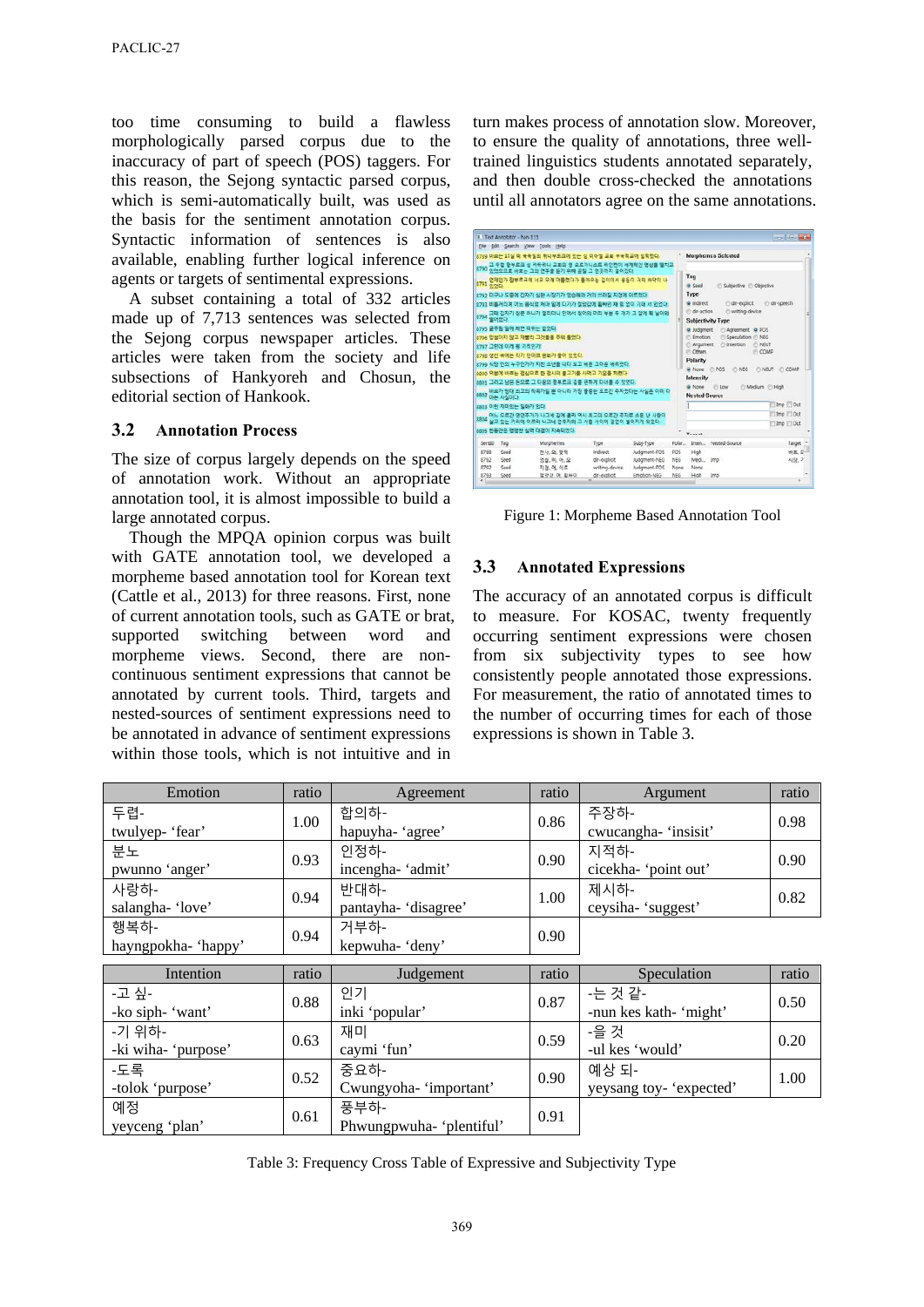|                | Agree. | Argu. | Emotion | Intention | Judgment | Speculation | Others       |
|----------------|--------|-------|---------|-----------|----------|-------------|--------------|
| Dir-Action     |        | Q     | 71      |           | 38       |             |              |
| Dir-Explicit   | 156    | 277   | 341     | 276       | 2740     | 157         | 40           |
| Dir-Speech     | 8      | 1149  | 22      | 28        | 86       | 13          | $\mathbf{r}$ |
| Indirect       | 255    | 321   | 720     | 409       | 6086     | 63          | 22           |
| Writing-Device |        | 98    |         | 306       | 764      | 172         | 2957         |

Table 4: Frequency Cross Table of Expressive and Subjectivity Type

Among the 7,713 sentences, 2,658 are annotated as subjective and 5,055 sentences as objective. There are 17,615 SEED tags, indicating on average 2.3 expressions tagged as SEED per sentence.

Of the 17,615 SEED annotations, the frequencies of type and subjectivity-type are given in Table 4. As seen above, the judgment subjectivity type is the most predominant type since judgment subjectivity type expressions include not just short sentiment words or phrases, but also clauses that show speakers' judgments. Among subtypes of type, indirect expressions include all sentiment expressions except all main predicates and writing-device expressions; accordingly indirect type is also the most frequent type of all. A large portion of writing-device expressions are categorized others subjectivity type because they do not usually belong to any other subjectivity types. To help understand which expressions belong to such types above and how they are annotated, Table 5 shows some examples of some types.

| Direct-explicit $&$ Agreement |                                          |                                           |  |  |  |  |  |
|-------------------------------|------------------------------------------|-------------------------------------------|--|--|--|--|--|
|                               | 뜻을 모으- ttusul mou-                       | 'agree'                                   |  |  |  |  |  |
|                               | 결의하- kyeluyha- 'resolve'                 |                                           |  |  |  |  |  |
|                               |                                          | 반발이 강하- panpali kangha- 'strongly oppose' |  |  |  |  |  |
|                               | Direct-action $&$ Emotion                |                                           |  |  |  |  |  |
|                               | 눈물이 흐르- nwunmwuli hulu- 'tear drops'     |                                           |  |  |  |  |  |
|                               | 얼싸안- elssaan-                            | 'hug'                                     |  |  |  |  |  |
|                               | 킥킥거리- khikkhikkeli-                      | 'giggle'                                  |  |  |  |  |  |
| Writing-device $&$ Judgment   |                                          |                                           |  |  |  |  |  |
|                               | 하지못하면 haci moshamyen 'if do not do (it)' |                                           |  |  |  |  |  |
|                               | 제아무리 ceyamwuli                           | 'even if'                                 |  |  |  |  |  |
| 오히려                           | ohilye                                   | 'rather'                                  |  |  |  |  |  |

Table 5: Examples of Annotated Expressions

From the examples above, it can be seen that annotated expressions are not restricted to specific syntactic segments, but rather capture segments which reveal one's subjectivity. Also, it is noticeable that intensifiers are not separated from sentiment expressions.

From the fine-grained annotated corpus, characteristics of a subjective or an objective sentence could be described by frequencies of type and subjectivity types.

| Type              | Objective | Subjective |
|-------------------|-----------|------------|
| direct-action     | 0.015772  | 0.017097   |
| direct-explicit   | 0.374925  | 0.794073   |
| direct-speech     | 0.225594  | 0.067629   |
| indirect          | 0.678179  | 1.679711   |
| writing-device    | 0.354761  | 0.946809   |
| Subjectivity Type | Objective | Subjective |
| Agreement         | 0.041925  | 0.079787   |
| Argument          | 0.270313  | 0.18845    |
| Emotion           | 0.116191  | 0.216565   |
| Intention         | 0.118387  | 0.162234   |
| Judgment          | 0.830904  | 2.087006   |
| Speculation       | 0.030146  | 0.094225   |
| Others            | 0.241366  | 0.677052   |
| Number of SEEDs   | 1.649231  | 3.505319   |

Table 6: Average Frequencies of Types for Objective and Subjective Sentences.

 For an objective or a subjective sentence, how many types and subjectivity types it has on average is shown in Table 6. A subjective sentence tends to have more direct-explicit, indirect, writing-device types than an objective sentence. The frequency of the direct-speech type is higher for objective sentences due to the reporting predicates. For subjectivity type, a subjective sentence has particularly higher frequency of judgment, speculation, emotion, and others than an objective sentence. Also the number of SEED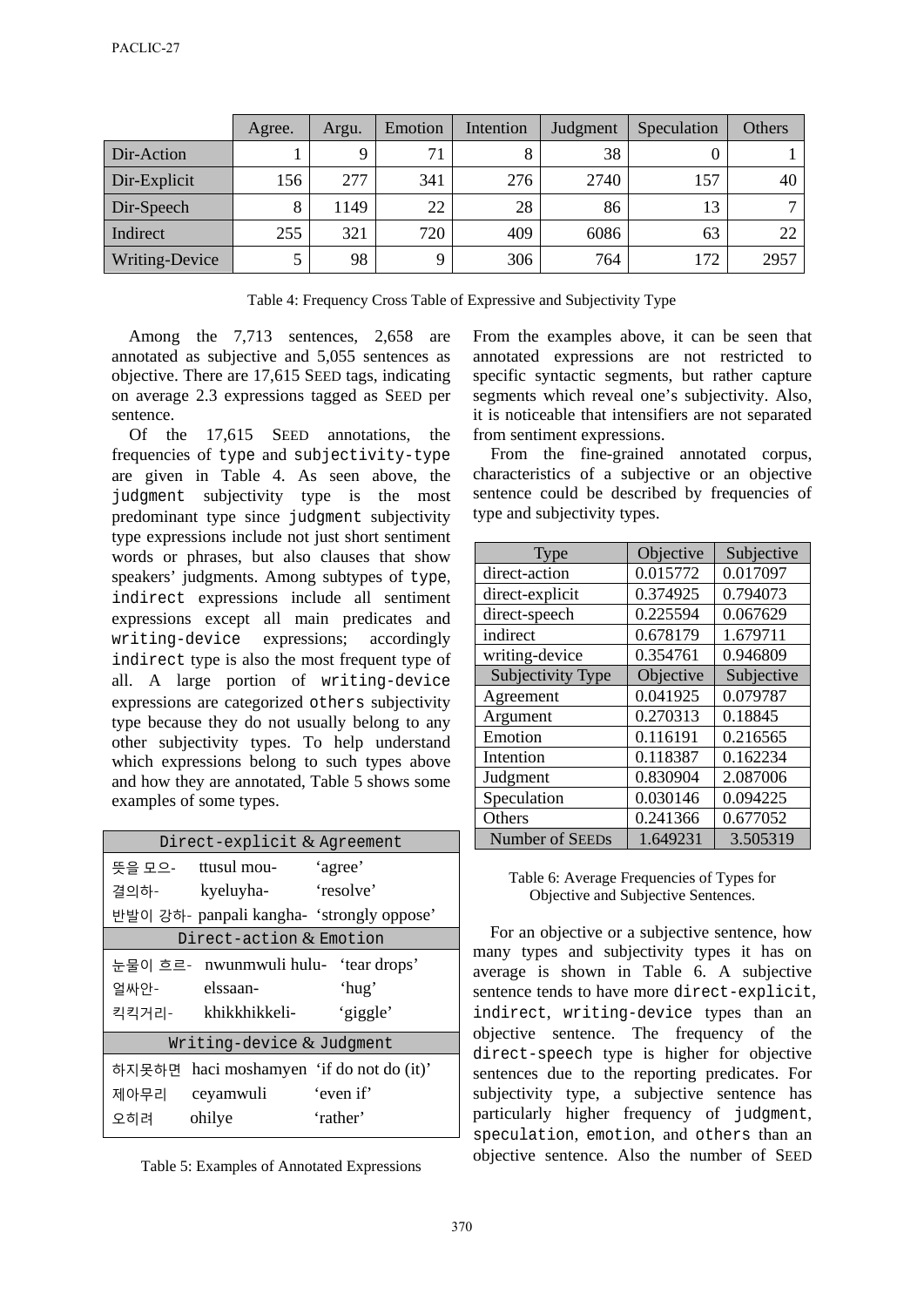tags for a subjective sentence is the double of that for an objective.

### **4 Experiments**

#### **4.1 Subjectivity Classification**

Firstly, a subjectivity classification test was done by using frequency features from sentence tag attributes. To guarantee the experiment result, a 10-fold cross validation was used; 1/10 is used as a test set and 9/10 as a training set. As a classification model, SVMlight (Joachims, 2002) was chosen using a linear kernel and default options.

Since there could be too many frequency features from attributes, a pair of features was tested to classify sentence subjectivity, and then features were added one by one until the accuracy of SVM began to drop to find the most effective feature set. In detail, we identified the effectiveness of the attributes of SEED tags in terms of classifying polarity of a sentence by adding each attribute feature to the most efficient pairs as per the previous experiment. If an added attribute showed a better result, the combination would be the base pair for the next experiment.



Figure 2: The result of polarity classification tests

 Figure 2 shows experimental results of subjectivity classification. The best pair of features was the number of SEED tags and the direct-speech frequency, so another feature was added to the pair until the accuracy dropped. In the end, it was found that the best result was a feature set of the number of SEEDs, directspeech, nested-source, agreement, out (nested-source), and negative value of polarity. The best performance of the SVM classifier was accuracy 65.72%, precision 59.76%, recall 96.41%, F-measure 73.78%.

However, the best classification result by SVM is not satisfactory, even though this test

was done within a gold standard data. The reason was that sentence subjectivity surprisingly does not depend on the frequency of attributes. Rather, it is decided how a sentence ends. It is intuitively noticeable that a subjective sentence has features that make it subjective, and an objective sentence does not. We found almost all subjective sentences end with expressions that have a direct-explicit tag or include a writingdevice seed. Among subjective sentences, 84.9% included a direct-explicit or writing-device seed. Table 7 shows how much sentence subjectivity depends on directexplicit and writing-device expressions. Furthermore, the position of writing-device expression is important for the subjectivity of a sentence; a subjective sentence tends to have it within a main clause or close to main predicate.

| Type  | Subjective<br>Sent. $(1)$ | Objective<br>Sent | $(1)$ / Total<br>Subj Sent |
|-------|---------------------------|-------------------|----------------------------|
| $D-E$ | 2102                      | 935               | 2102/2658<br>$(79.08\%)$   |
| W-D   | 1543                      | 1197              | 1543/2658<br>$(58.05\%)$   |

Table 7: Ratio of direct-explicit and writing-device for Sentence Subjectivity

#### **4.2 Polarity Classification**

Secondly, sentence polarity classification experiments were conducted. The experimental method was the same as the sentence subjectivity classification experiments. The following Figure 3 shows the best results and the experimental result of using all attributes.



Figure 3: The result of polarity classification tests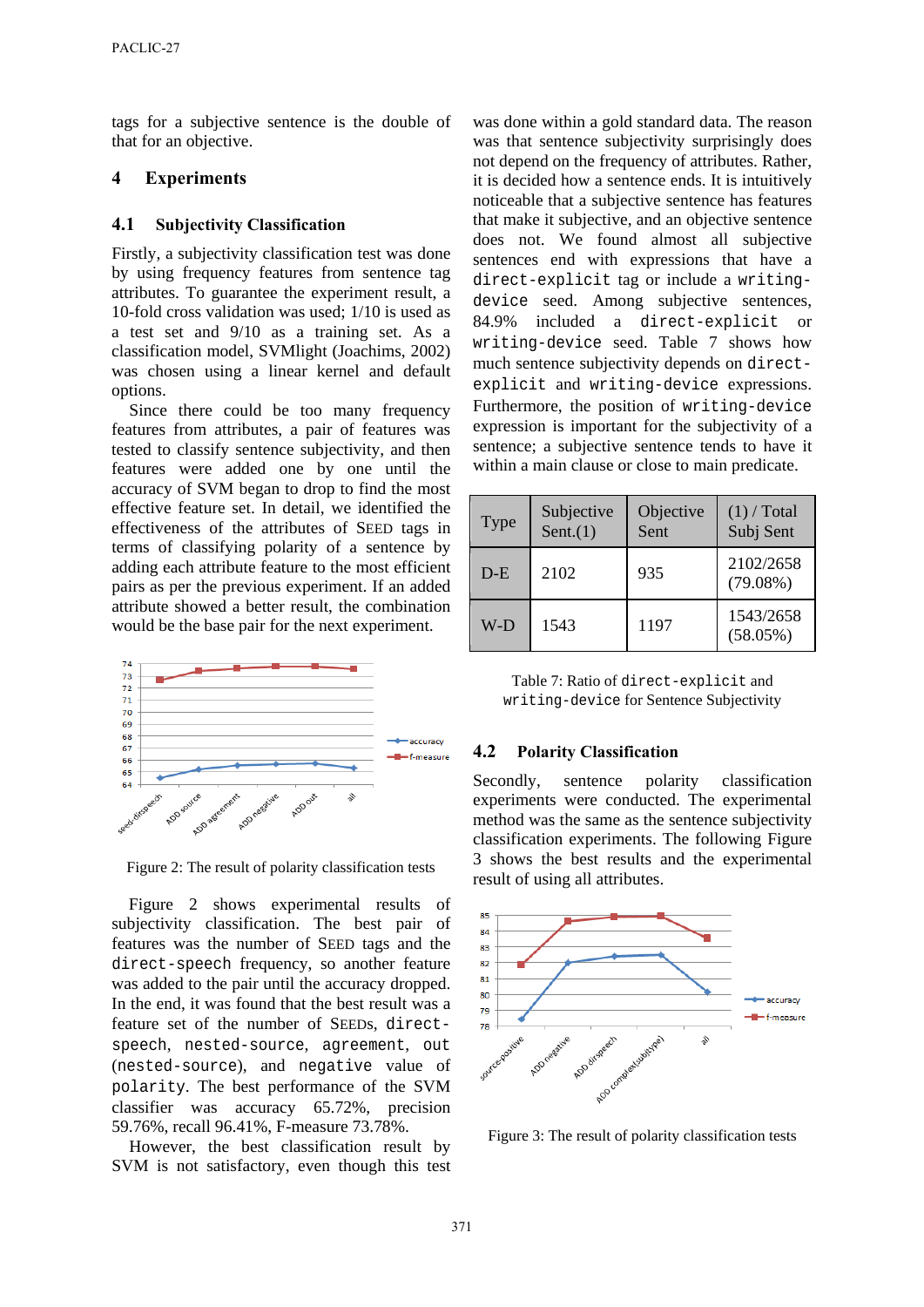Attributes leading the best results (Accuracy 82.52%, Precision 77.64%, Recall 93.93%, Fmeasure 84.96%) in the sentence polarity classification experiments were the number of nested-source, positive (polarity), negative (polarity), direct-speech (type), and complex (directional cue of subjectivity-type).

Among the contributory features in the experiment, the directional cue complex, which combines only with emotion, judgment, and argument subtype of subjectivity-type, is worthy of notice. These subtypes express private states in a relatively direct way and so the intensity of expressions is usually higher than other subtypes. In such aspects, polarity of expressions classified as these subtypes would be easier.

We suppose that the characteristics of news articles are the reason why nested-source and direct-speech (type) are the main features in the experimental results. In general, writers of news articles try to maintain objective distance. When citing other people's comments or statements, however, they have to convey the exact words of the speaker. Therefore, cited sentences could include more direct opinionated expressions showing obvious polarity. A number of nested-source and direct-speech (type) are important factors to distinguish whether an expression is a writer's own thinking or a citation of another's utterance.

In another manner, we can classify polarity of a sentence simply by checking for the inclusion of specific attributes. Checking attributes can be different according to the corpus. In the experiment using KOSAC corpus, we only used three attributes of SEED tags: type (only direct subtypes), polarity, and intensity. Table 8 describes the algorithm to classify polarity of a sentence by checking these attributes.

Through this checking algorithm, we obtained an 82.15% accuracy on sentence polarity classification. This result is slightly lower than the best experimental result using the SVMlight. However, considering that many sentences could slip through the net of checking at any phase of the algorithm since the algorithm is too simple, such accuracy can be rated high. In addition, this method does not need any other classifier, and we can get good results by using attributes which are understood intuitively as important factors in classification of polarity.

For all sentences in the KOSAC corpus,

1. if a sentences have SEED tags of direct subtypes,

for only corresponding SEED tags,

- A. if a number of positive polarity tags and a number of negative polarity tags are different, classify the sentence as the bigger polarity.
- B. else,
	- i. if intensity values of the polarity tags are different, classify the sentence as the polarity having the highest intensity value.
	- ii. else, classify the sentence as the polarity having dir-explicit type value.
- 2. else, for every SEED tags, do the same process of phase 1.

Table 8: Checking algorithm for polarity classification

 Therefore, we confirm that the theoretical background forming the KSML annotation scheme is highly effective at describing subjectivity and polarity of opinionated expressions.

## **5 Conclusion and Future Work**

This paper described a fine-grained annotation scheme KSML and the manually-annotated Korean Sentiment Analysis Corpus, KOSAC. This scheme pulls together into one linguistic annotation scheme both the concept of private states and nested source based on the MPQA. However, the frame and some attributes were modified in order to reflect the characteristics of Korean language. The scheme was applied comprehensively to a large 7,713-sentence corpus. Several examples illustrating the scheme and basic observations of the corpus were described in section 3. The results of sentence subjectivity and polarity classification experiments using the corpus were also presented in section 4. Such experimental results show wide possibilities of application of the KSML annotation scheme and the KOSAC corpus.

The main goal behind the KSML and KOSAC is to support the development and evaluation of NLP systems that exploit opinions and sentiments in applications. Our hope is that including rich information of opinionated expressions in our corpus annotations will contribute to a new understanding of how